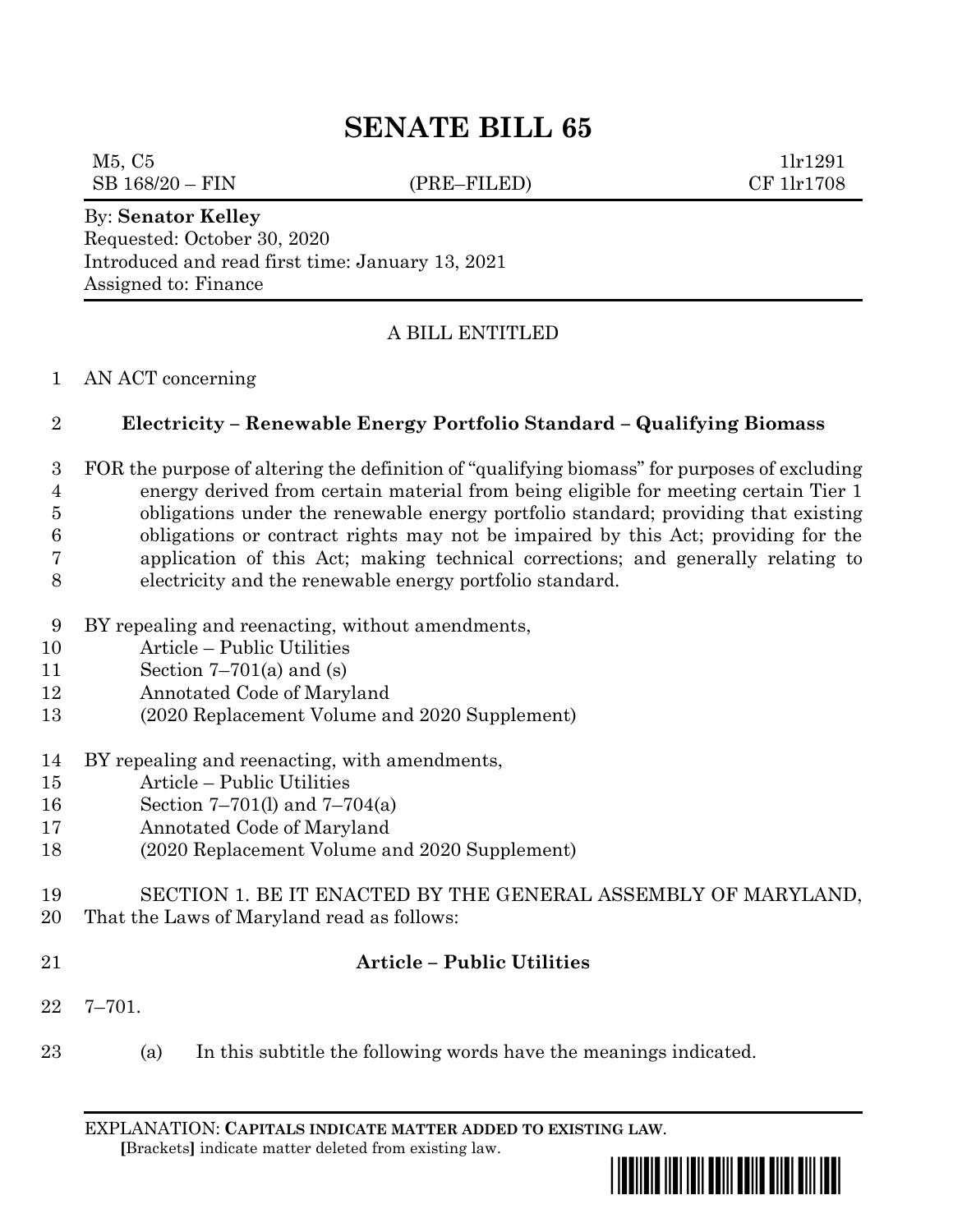#### **SENATE BILL 65**

| 1<br>$\overline{2}$                | (1)<br>(1)                                    | "Qualifying biomass" means a nonhazardous, organic material that is<br>available on a renewable or recurring basis, and is:                                |
|------------------------------------|-----------------------------------------------|------------------------------------------------------------------------------------------------------------------------------------------------------------|
| $\boldsymbol{3}$<br>$\overline{4}$ | (i)<br>and is derived from sources including: | waste material that is segregated from inorganic waste material                                                                                            |
| $\overline{5}$<br>6                | forest-related resources:                     | except for old growth timber, any of the following<br>1.                                                                                                   |
| 7                                  |                                               | A.<br>[mill residue, except sawdust and wood shavings;                                                                                                     |
| 8                                  |                                               | B.<br>precommercial soft wood thinning;                                                                                                                    |
| 9                                  |                                               | $[C]$ B.<br>slash;                                                                                                                                         |
| 10                                 |                                               | [D.] $C$ .<br>brush; or                                                                                                                                    |
| 11                                 |                                               | $[E.]$ D.<br>yard waste;                                                                                                                                   |
| 12                                 |                                               | 2.<br>a pallet, crate, or dunnage;                                                                                                                         |
| 13<br>14<br>15                     | or                                            | 3.<br>agricultural and silvicultural sources, including tree<br>crops, vineyard materials, grain, legumes, sugar, and other crop by-products or residues;  |
| 16<br>17                           | waste or poultry waste; or                    | gas produced from the anaerobic decomposition of animal<br>4.                                                                                              |
| 18<br>19                           | (ii)                                          | a plant that is cultivated exclusively for purposes of being used<br>at a Tier 1 renewable source or a Tier 2 renewable source to produce electricity.     |
| 20<br>21                           | (2)                                           | "Qualifying biomass" includes biomass listed in paragraph (1) of this<br>subsection that is used for co-firing, subject to $\S 7-704(d)$ of this subtitle. |
| 22                                 | (3)                                           | "Qualifying biomass" does not include:                                                                                                                     |
| 23                                 | (i)                                           | unsegregated solid waste or postconsumer wastepaper; or                                                                                                    |
| 24                                 | (ii)                                          | an invasive exotic plant species.                                                                                                                          |
| 25<br>26                           | (s)<br>sources:                               | "Tier 1 renewable source" means one or more of the following types of energy                                                                               |
| 27<br>28                           | (1)<br>water heating systems;                 | solar energy, including energy from photovoltaic technologies and solar                                                                                    |
| 29                                 | wind;<br>(2)                                  |                                                                                                                                                            |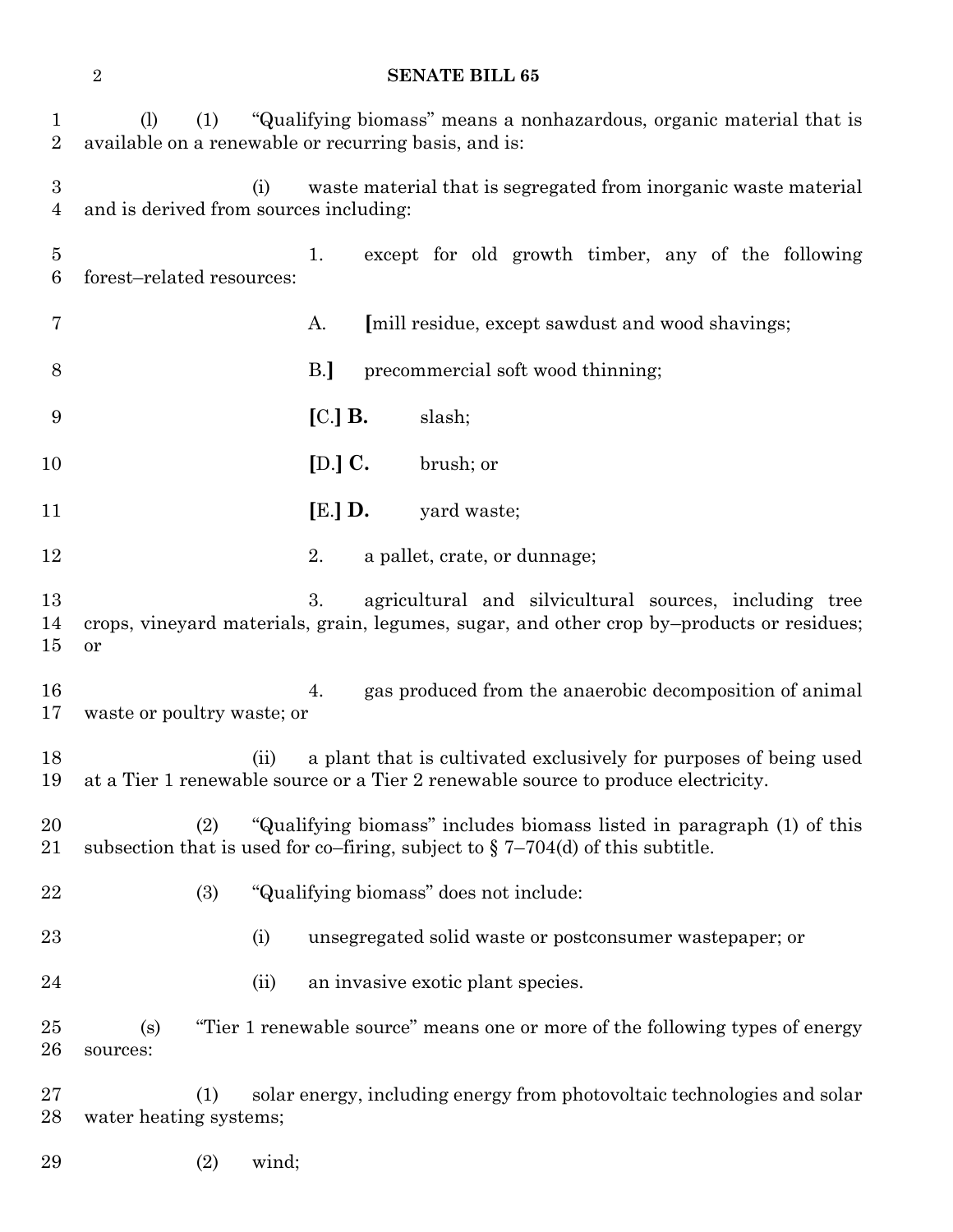#### **SENATE BILL 65** 3

|              | (3) | qualifying biomass;                                                                                                                                                                                                                                                                                                                                              |
|--------------|-----|------------------------------------------------------------------------------------------------------------------------------------------------------------------------------------------------------------------------------------------------------------------------------------------------------------------------------------------------------------------|
|              |     | methane from the anaerobic decomposition of organic materials in a<br>landfill or wastewater treatment plant;                                                                                                                                                                                                                                                    |
|              |     | geothermal, including energy generated through geothermal exchange<br>from or thermal energy avoided by, groundwater or a shallow ground source;                                                                                                                                                                                                                 |
| differences; |     | ocean, including energy from waves, tides, currents, and thermal                                                                                                                                                                                                                                                                                                 |
|              |     | a fuel cell that produces electricity from a Tier 1 renewable source                                                                                                                                                                                                                                                                                             |
|              |     | a small hydroelectric power plant of less than 30 megawatts in capacity<br>that is licensed or exempt from licensing by the Federal Energy Regulatory Commission;                                                                                                                                                                                                |
|              |     | poultry litter-to-energy;                                                                                                                                                                                                                                                                                                                                        |
|              |     | waste-to-energy;                                                                                                                                                                                                                                                                                                                                                 |
|              |     | refuse-derived fuel; and                                                                                                                                                                                                                                                                                                                                         |
|              |     | thermal energy from a thermal biomass system.                                                                                                                                                                                                                                                                                                                    |
| $7 - 704.$   |     |                                                                                                                                                                                                                                                                                                                                                                  |
| (a)          |     | Energy from a Tier 1 renewable source:                                                                                                                                                                                                                                                                                                                           |
|              |     | is eligible for inclusion in meeting the renewable energy portfolio<br>(i)<br>standard regardless of when the generating system or facility was placed in service; and                                                                                                                                                                                           |
|              |     | may be applied to the percentage requirements of the standard<br>(ii)<br>for either Tier 1 renewable sources or Tier 2 renewable sources.                                                                                                                                                                                                                        |
|              |     | Energy from a Tier 1 renewable source under $[\S 7-701(r)(1)]$ $\S$<br>(i)<br>$7-701(s)(1)$ , (5), (9), (10), or (11) of this subtitle is eligible for inclusion in meeting the<br>renewable energy portfolio standard only if the source is connected with the electric                                                                                         |
|              |     | If the owner of a solar generating system in this State chooses to<br>(ii)<br>sell solar renewable energy credits from that system, the owner must first offer the credits<br>for sale to an electricity supplier or electric company that shall apply them toward<br>compliance with the renewable energy portfolio standard under $\S 7-703$ of this subtitle. |
|              |     | (4)<br>(5)<br>(6)<br>(7)<br>under item $(3)$ or $(4)$ of this subsection;<br>(8)<br>(9)<br>(10)<br>(11)<br>(12)<br>(1)<br>(2)<br>distribution grid serving Maryland.                                                                                                                                                                                             |

(3) Energy from a Tier 1 renewable source under **[**§ 7–701(r)(8)**] §**